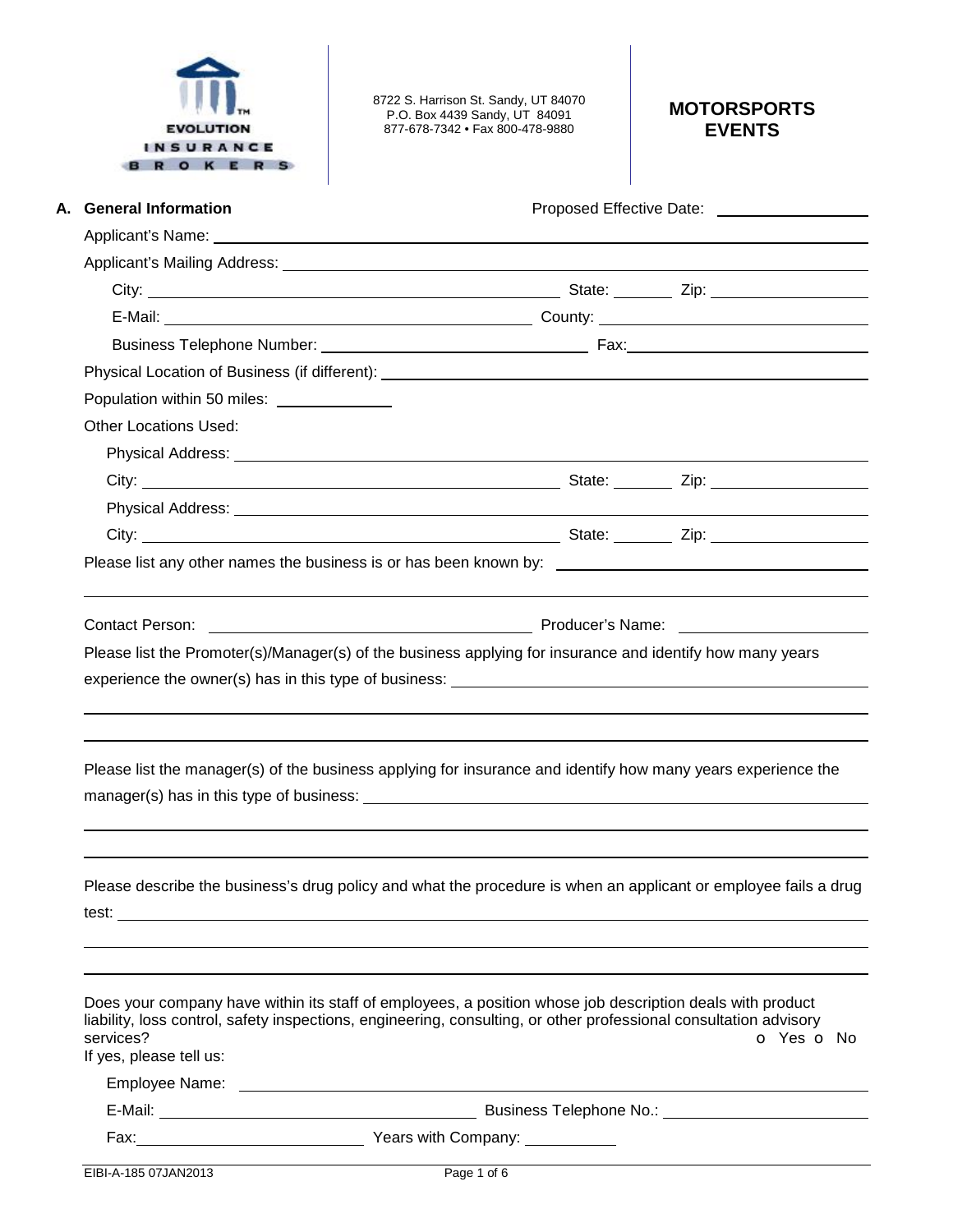Employee's Responsibilities:

## **B. Insurance History**

Who is your current insurance carrier (or your last if no current provider)?

Provide name(s) for all insurance companies that have provided Applicant insurance for the last three years:

|                        | Coverage: | Coverage: | Coverage: |
|------------------------|-----------|-----------|-----------|
| Company Name           |           |           |           |
| <b>Expiration Date</b> |           |           |           |
| Annual Premium         | S         | ۰D        | ۰IJ       |

Has the Applicant or any predecessor ever had a claim? The Contract of Monocontroller of Yes **o** No

Attach a five year loss/claims history, including details. (REQUIRED) Have you had any incident, event, occurrence, loss, or Wrongful Act which might give rise to a Claim covered by this Policy, prior to the inception of this Policy? **o** Yes **o** No

If yes, please explain:

 

Has the Applicant, or anyone on the Applicant's behalf, attempted to place this risk in standard markets? o Yes o No

If the standard markets are declining placement, please explain why:

## **C. Other Insurance**

Please provide the following information for all other business-related insurance the Applicant currently carries.

| Coverage Type          |  |   |
|------------------------|--|---|
| <b>Company Name</b>    |  |   |
| <b>Expiration Date</b> |  |   |
| Annual Premium   \$    |  | Œ |

### **D. Desired Insurance**

Per Act/Aggregate **OR** Per Person/Per Act/Aggregate  $\bullet$  \$50,000/\$100,000  $\bullet$   $\bullet$  \$25,000/\$50,000/\$100,000  $\bullet$  \$150,000/\$300,000  $\bullet$  \$75,000/\$150,000/\$300,000  $\bullet$  \$250,000/\$1,000,000  $\bullet$   $\bullet$  \$100,000/\$250,000/\$1,000,000  $\bullet$  \$500,000/\$1,000,000  $\bullet$  \$250,000/\$500,000/\$1,000,000  $\bullet$  | \$1,000,000/\$2,000,000  $\bullet$  | \$500,000/\$1,000,000/\$2,000,000 **o** Other: **o** Other:

### **Optional Coverage:**

| □ Excess Medical for Participants □ Excess Medical for Volunteers |  | $\Box$ Premises Liability |
|-------------------------------------------------------------------|--|---------------------------|
|-------------------------------------------------------------------|--|---------------------------|

**Self-Insured Retention (SIR):** o \$0 o \$500 o \$1,000 o \$1,500 o \$2,500 o \$5,000 o \$10,000

## **E. Business Activities**

1. Name of promoter or club/association:

a. Address:

b. City: State: Zip: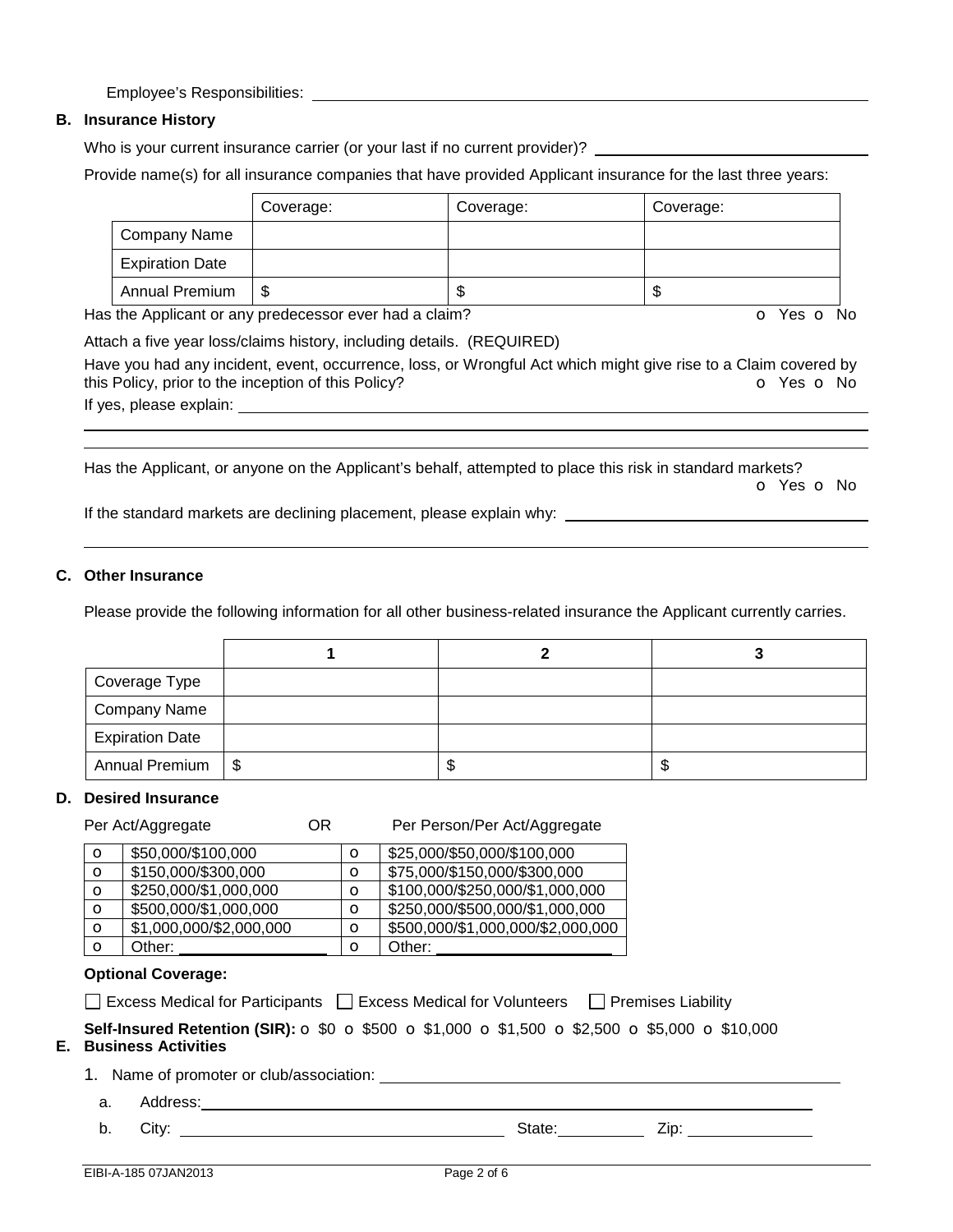| c. |                                                                                                        |                                                                                                                         |
|----|--------------------------------------------------------------------------------------------------------|-------------------------------------------------------------------------------------------------------------------------|
| d. |                                                                                                        |                                                                                                                         |
|    | 2. Is this event(s) sanctioned by the above entity?                                                    | $\Box$ Yes $\Box$ No                                                                                                    |
|    |                                                                                                        | If yes, please provide any applicable reference number: example and all the state of the state of the state of          |
|    | 3. Are you interested in single event coverage, or an annual policy where multiple events are provided |                                                                                                                         |
|    | coverage?                                                                                              | $\Box$ Single $\Box$ Annual with multiple events                                                                        |
|    | EACH event):                                                                                           | Please provide answers to the following for the event (if annual coverage is requested, provide this information for    |
|    | 4. Will there be set practice dates for each event?                                                    | Yes □ No                                                                                                                |
| 5. |                                                                                                        |                                                                                                                         |
| 6. |                                                                                                        |                                                                                                                         |
|    |                                                                                                        |                                                                                                                         |
|    |                                                                                                        |                                                                                                                         |
|    |                                                                                                        |                                                                                                                         |
|    | 10. Please select the types of events scheduled: $\Box$ Motocross $\Box$ Hill Climb $\Box$ Scrambles   | $\Box$ Freestyle                                                                                                        |
|    | 11. Is location temporary or permanent?                                                                | Temporary Permanent                                                                                                     |
|    | 12. Attach exact schedule of events, meetings, gatherings, or participants, etc.                       |                                                                                                                         |
|    |                                                                                                        |                                                                                                                         |
|    |                                                                                                        | 14. If there is a website related to the event(s) (a promotional website, etc.), list the website address here. If not, |
|    | indicate "not applicable."                                                                             |                                                                                                                         |
|    | 15. Is event indoors or outdoors?                                                                      | $\Box$ Indoors<br>$\Box$ Outdoors                                                                                       |
|    | If outside:                                                                                            |                                                                                                                         |
|    | a. Is area fenced or otherwise enclosed and controlled?                                                | $\Box$ Yes $\Box$ No                                                                                                    |
|    | 16. Is seating reserved or general admission?   Reserved   General Admission   Both                    |                                                                                                                         |
|    | 17. Are seats of temporary or permanent construction? $\Box$ Temporary $\Box$ Permanent                |                                                                                                                         |
|    | Are they owned or subcontracted? $\Box$ Owned $\Box$ Subcontracted                                     |                                                                                                                         |
|    |                                                                                                        |                                                                                                                         |
|    | 19. Are any Additional Named Insureds required?                                                        | $\Box$ Yes $\Box$ No                                                                                                    |
|    |                                                                                                        | If yes, who are they, what interest do they have, and what is their relationship to event, etc.                         |
|    |                                                                                                        | 20. Will there be any exhibitions, demonstrations, parades or other associated activities with the event(s)?            |
|    |                                                                                                        |                                                                                                                         |
|    |                                                                                                        | ]Yes □ No                                                                                                               |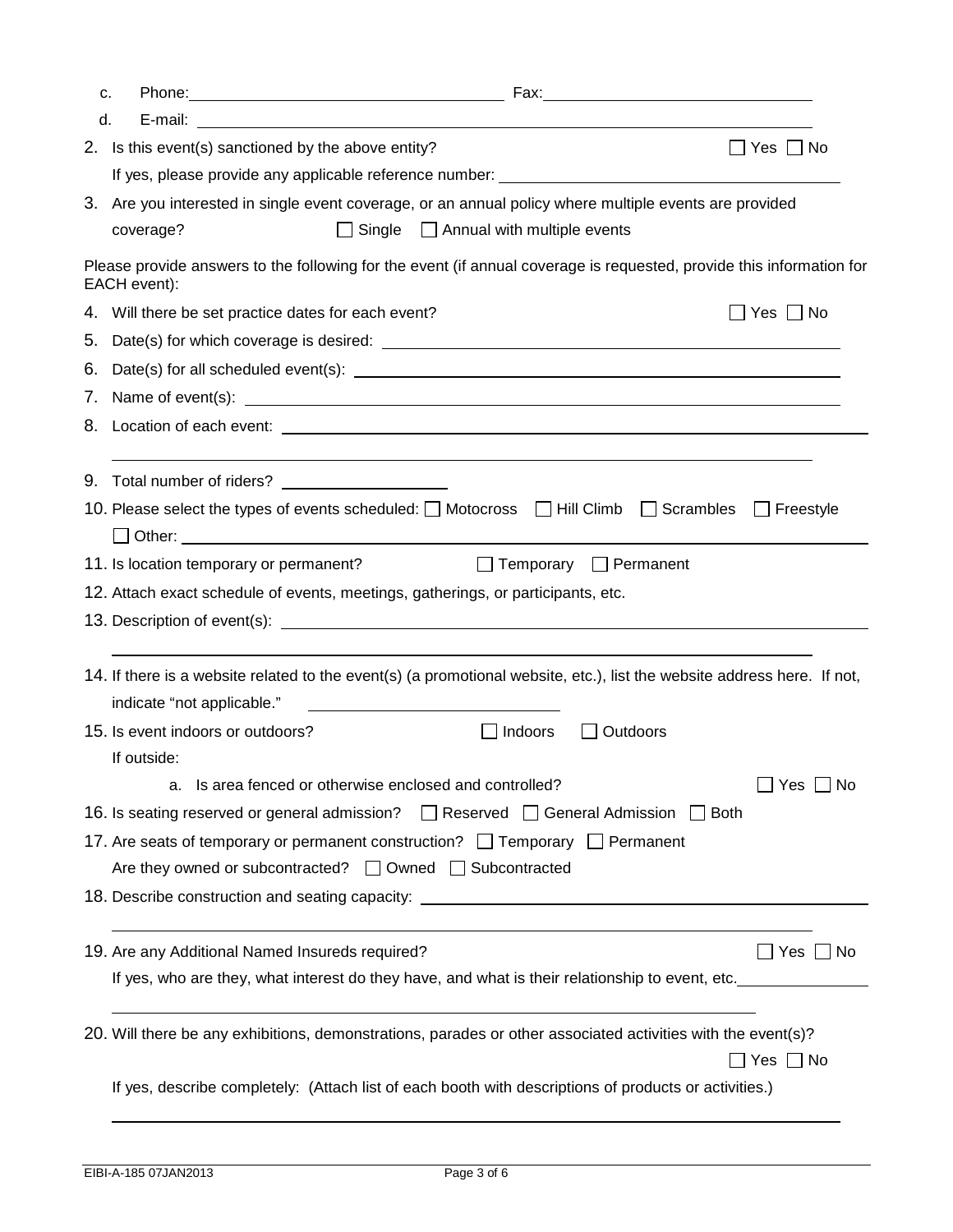| 21. Are vendors required to provide proof of insurance?                                                                                                                                                                            | Yes $\Box$ No        |
|------------------------------------------------------------------------------------------------------------------------------------------------------------------------------------------------------------------------------------|----------------------|
|                                                                                                                                                                                                                                    |                      |
| <b>SPECTATORS</b>                                                                                                                                                                                                                  |                      |
| 22. Is there a minimum 30 feet between the course edge and crowd control barrier(s)?                                                                                                                                               | $\Box$ Yes $\Box$ No |
| 23. Estimate total spectators at each event: ___________________________________                                                                                                                                                   |                      |
| <b>PARTICIPANTS/RIDERS</b>                                                                                                                                                                                                         |                      |
| 24. Are persons under 16 years old allowed to participate?                                                                                                                                                                         | ∐ Yes ∐ No           |
|                                                                                                                                                                                                                                    |                      |
|                                                                                                                                                                                                                                    |                      |
| 25. Describe completely classes, restrictions, and attach a copy of release form used to obtain guardian                                                                                                                           |                      |
| 26. Are all participants required to complete and sign a release?                                                                                                                                                                  | $\Box$ Yes $\Box$ No |
| 27. Please describe rules of participation and how participants are informed, disclosure of risks inherent to the<br>activity, warned in writing of hazards, are pre-event meetings held, describe other safety precautions taken: |                      |
|                                                                                                                                                                                                                                    |                      |
| <b>VOLUNTEERS</b>                                                                                                                                                                                                                  |                      |
|                                                                                                                                                                                                                                    |                      |
| 29. Describe completely duties and expectations of all volunteers. ________________________________                                                                                                                                |                      |
|                                                                                                                                                                                                                                    |                      |
| NOTE: All Volunteers must complete and sign an Agreement and Release of Liability Form assuming the<br>risks inherent and associated with the risk. Please provide a copy of the agreement and release form to<br>be used.         |                      |
| <b>SUBCONTRACTED PROVIDERS OR SERVICES</b>                                                                                                                                                                                         |                      |
| 30. The below categories are services or equipment which may by sub-contracted or performed by you or your<br>organization. Check all boxes for services or equipment being performed by Sub-Contractors:                          |                      |
| □ Food Concession<br>□ Beverage Concession<br>$\Box$ Liquor(include beer, wine)                                                                                                                                                    |                      |
| <b>Bleachers or Scaffolds</b><br>□ Stunt Performers<br>Security                                                                                                                                                                    |                      |
| Construction Services □ Fireworks<br>Equipment                                                                                                                                                                                     |                      |
| 31. Please provide specific descriptions of any other Sub-Contractors not listed above:                                                                                                                                            |                      |
|                                                                                                                                                                                                                                    |                      |
| 32. Please provide name, phone number and proof of insurance for all Sub-Contractors.                                                                                                                                              |                      |
| NOTE: It is critical to verify and obtain proof of insurance and limit of liability from all Sub-Contractors or<br>you will be held liable and be without insurance.                                                               |                      |
|                                                                                                                                                                                                                                    |                      |
|                                                                                                                                                                                                                                    |                      |
| Please note: □ Beer □ Wine □ Hard Liquor<br>b.                                                                                                                                                                                     |                      |
|                                                                                                                                                                                                                                    |                      |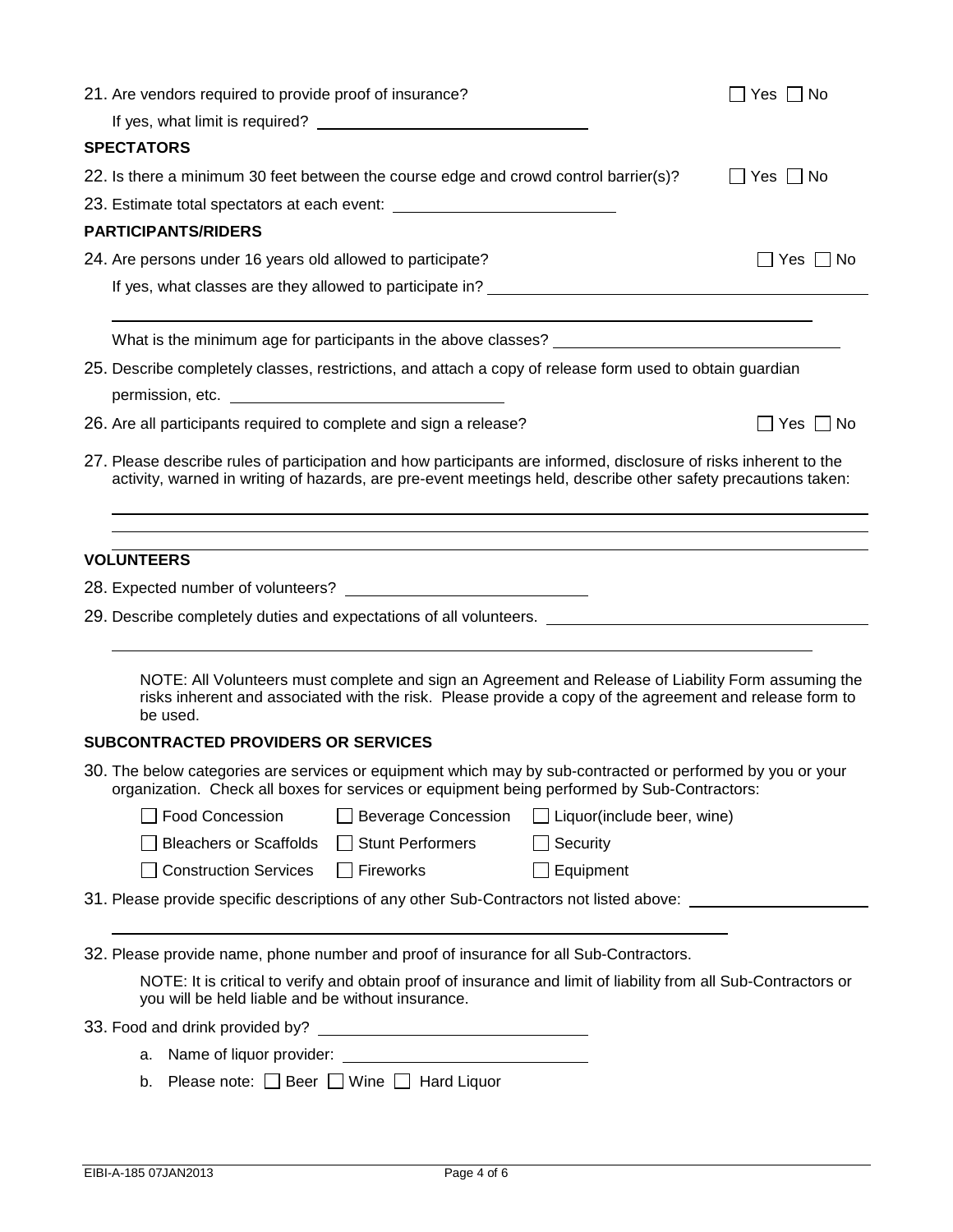### **KEY PERSONNEL**

34. Name of person(s) in charge of and responsible for safety:

| a.             |                                                                                                               |                                                                                                            |                             |
|----------------|---------------------------------------------------------------------------------------------------------------|------------------------------------------------------------------------------------------------------------|-----------------------------|
| b.             |                                                                                                               |                                                                                                            | State: <u>Zip: Zip: 210</u> |
| C <sub>1</sub> | Phone: 2008 2009 2010 2020 2021 2022 2023 2024 2022 2022 2023 2024 2022 2023 2024 2022 2023 2024 2022 2023 20 |                                                                                                            |                             |
|                |                                                                                                               |                                                                                                            |                             |
|                | <b>EMERGENCY MEDICAL PLANS</b>                                                                                |                                                                                                            |                             |
|                |                                                                                                               | 35. Describe completely the emergency medical evacuation plans, affected for this event. Attach additional |                             |
|                |                                                                                                               |                                                                                                            |                             |
|                |                                                                                                               |                                                                                                            |                             |
|                |                                                                                                               |                                                                                                            |                             |
|                |                                                                                                               | 36. What types of medical aid and security are present at the event? (check all that apply)                |                             |
|                |                                                                                                               | □ Police □ Private Security Staff □ EMS □ Private Medical Staff                                            |                             |

## **PARTICIPANT EQUIPMENT (PER EVENT) CHECK, TECH, ETC.**

37. Please describe how participant's equipment is inspected prior to participation in the event.

## **VERY IMPORTANT**

 

- 1. Attach copies of all leases and/or hold harmless agreements in effect
- 2. Include diagrams showing specific location(s); noting exact distances; and identifying set up procedures for all facilities. The diagrams must include, and clearly identify spectator areas, transition areas, medical tent, and location of medical service vehicle, staging areas, concession stands, and distances between each location. A complete layout is required.

#### **REPRESENTATIONS AND WARRANTIES**

The "Applicant" is the party to be named as the "Insured" in any insuring contract if issued. By signing this Application, the Applicant for insurance hereby represents and warrants that the information provided in the Application, together with all supplemental information and documents provided in conjunction with the Application, is true, correct, inclusive of all relevant and material information necessary for the Insurer to accurately and completely assess the Application, and is not misleading in any way. The Applicant further represents that the Applicant understands and agrees as follows: (i) the Insurer can and will rely upon the Application and supplemental information provided by the Applicant, and any other relevant information, to assess the Applicant's request for insurance coverage and to quote and potentially bind, price, and provide coverage; (ii) the Application and all supplemental information and documents provided in conjunction with the Application are warranties that will become a part of any coverage contract that may be issued; (iii) the submission of an Application or the payment of any premium does not obligate the Insurer to quote, bind, or provide insurance coverage; and (iv) in the event the Applicant has or does provide any false, misleading, or incomplete information in conjunction with the Application, any coverage provided will be deemed void from initial issuance.

The Applicant hereby authorizes the Insurer and its agents to gather any additional information the Insurer deems necessary to process the Application for quoting, binding, pricing, and providing insurance coverage including, but not limited to, gathering information from federal, state, and industry regulatory authorities, insurers, creditors, customers, financial institutions, and credit rating agencies. The Insurer has no obligation to gather any information nor verify any information received from the Applicant or any other person or entity. The Applicant expressly authorizes the release of information regarding the Applicant's losses, financial information, or any regulatory compliance issues to this Insurer in conjunction with consideration of the Application.

The Applicant further represents that the Applicant understands and agrees the Insurer may: (i) present a quote with a Sublimit of liability for certain exposures, (ii) quote certain coverages with certain activities, events, services, or waivers excluded from the quote, and (iii) offer several optional quotes for consideration by the Applicant for insurance coverage. In the event coverage is offered, such coverage will not become effective until the Insurer's accounting office receives the required premium payment.